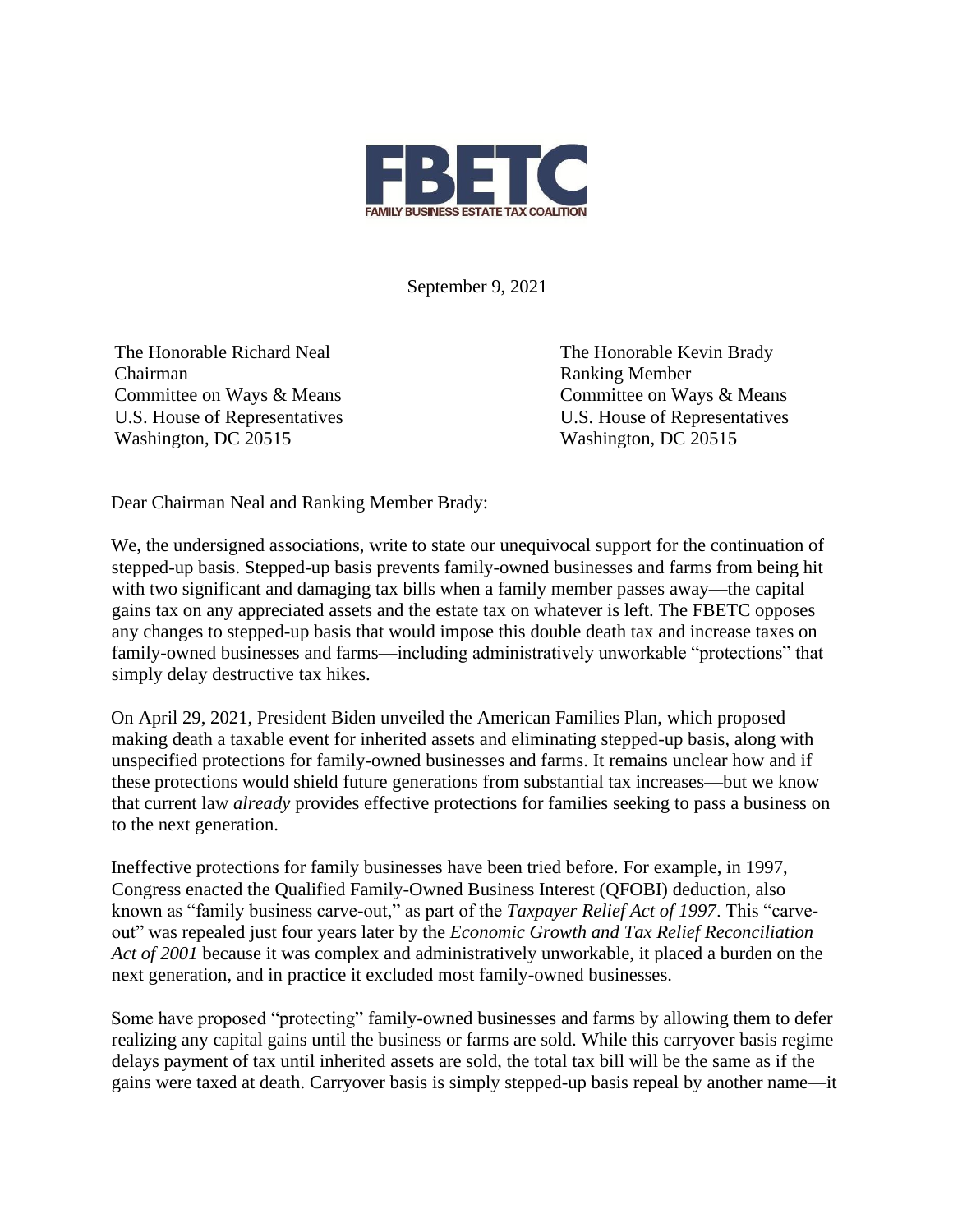represents a significant tax increase for family-owned businesses and farms, and it is an administrative nightmare.

A previous attempt to implement carryover basis, the *Tax Reform Act of 1976*, was initially postponed three years by the *Revenue Act of 1978* and ultimately repealed by the *Crude Oil Windfall Profit Tax Act of 1980* before it was implemented. Prior to repeal, tax practitioners noted significant difficulties in attempting to determine the basis of inherited assets. The Joint Committee on Taxation's report, *General Explanation of the Crude Oil Windfall Profit Tax Act of 1980*, states:

A number of administrative problems concerning the carryover basis provisions have been brought to the attention of the Congress. Administrators of estates have testified that compliance with the carryover basis provisions has caused a significant increase in the time required to administer an estate and has resulted in raising the overall cost of administration. Congress believed that the carryover basis provisions are unduly complicated and should be repealed.<sup>1</sup>

Finally, repealing stepped-up basis will hurt the economy at a critical time. A recent EY report forecasts that 40,000 jobs would be lost every year in the first 10 years after enactment and GDP would decrease by \$50 billion over 10 years if stepped-up basis were repealed via carryover basis. <sup>2</sup> Carryover basis is not an effective exemption from stepped-up basis repeal for familyowned businesses and farms, and the FBETC opposes any such misguided "protections."

We respectfully urge you to protect family-owned businesses and farms from tax increases by defending stepped-up basis and opposing any changes to current law.

Sincerely,

Amcot American Bakers Association American Bankers Association American Beverage Licensees American Building Materials Alliance American Cotton Producers American Farm Bureau Federation American Foundry Society American Horse Council American Hotel and Lodging Association American International Automobile Dealers Association American Lighting Association American Mold Builders Association American National CattleWomen, Inc.

<sup>&</sup>lt;sup>1</sup> Joint Committee on Taxation, General explanation of the Crude Oil Windfall Profit Tax Act of 1980, (H.R. 3919, 96th Congress, Public Law 96-223), https://www.jct.gov/publications/1981/jcs-1-81/.

 $2$  EY, Repealing step-up of basis on inherited assets: Macroeconomic impacts and effects on illustrative family businesses, https://www.fb.org/files/FBETC\_Stepped-Up\_Basis\_Report\_2021.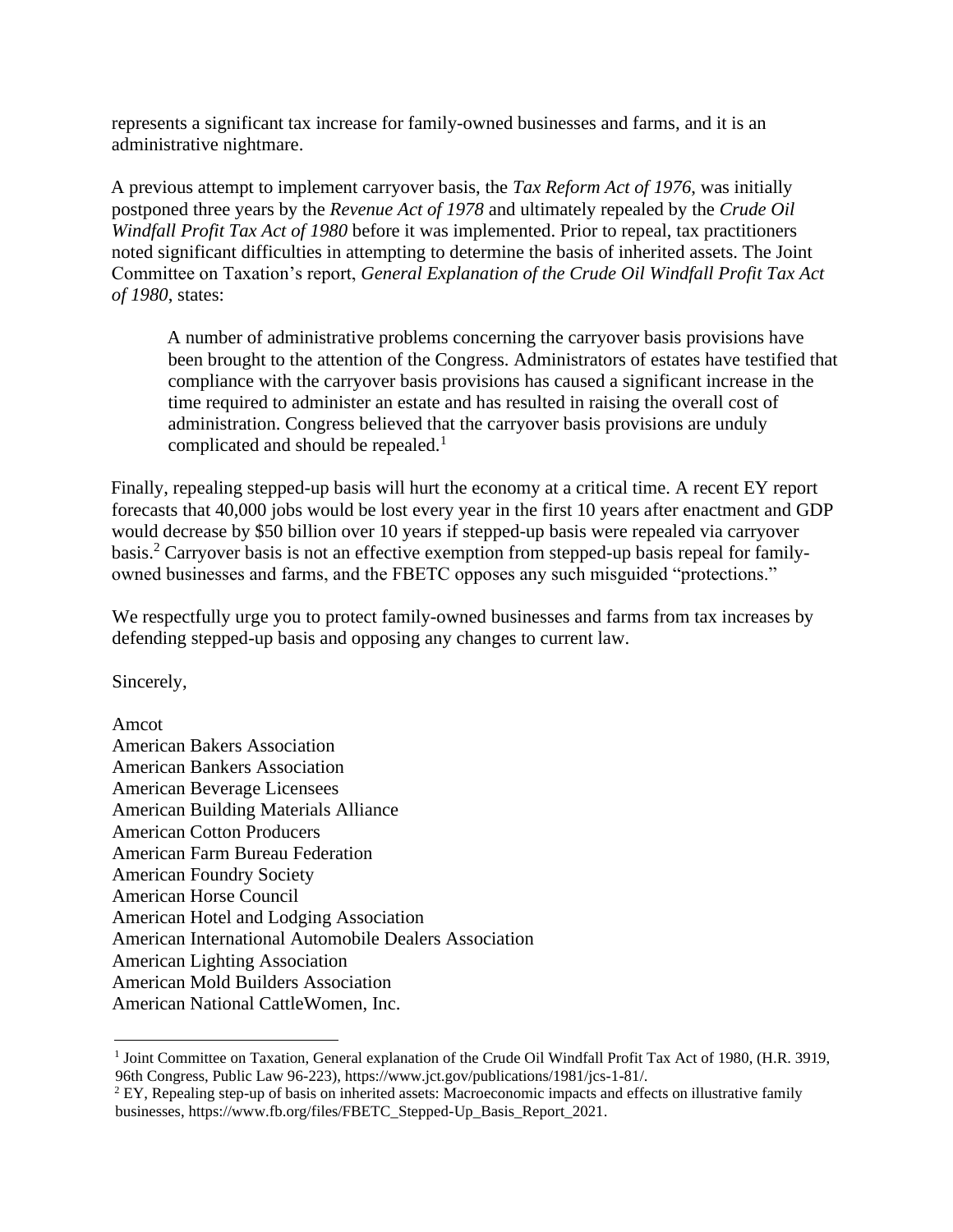American Pipeline Contractors Association American Rental Association American Seed Trade Association American Sheep Industry Association American Soybean Association American Subcontractors Association American Supply Association American Trucking Associations American Veterinary Medical Association AmericanHort AMT - The Association For Manufacturing Technology Associated Builders and Contractors Associated Equipment Distributors Associated General Contractors of America Auto Care Association Cellulose Insulation Manufacturers Association Ceramic Tile Distributors Association Construction Industry Round Table Convenience Distribution Association (CDA) Cotton Growers Warehouse Association Decorative Hardwoods Association Distribution Contractors Association Energy Marketers of America Equipment Marketing & Distribution Association (EMDA) Executives' Association of Greater Miami Family Enterprise USA FCA International FMI - the Food Industry Association Foodservice Equipment Distributors Association Forest Resources Association Foundry Association of Michigan Illinois Corn Growers Association Independent Bakers Association Independent Community Bankers of America Independent Electrical Contractors Independent Insurance Agents and Brokers of America Independent Office Products & Furniture Dealers Association Indiana Cast Metals Association Indiana Corn Growers Association Indiana Hardwood Lumbermen's Association Indiana Soybean Alliance Industrial Fasteners Institute International Association of Plastics Distribution International Dairy Foods Association International Foodservice Distributors Association International Franchise Association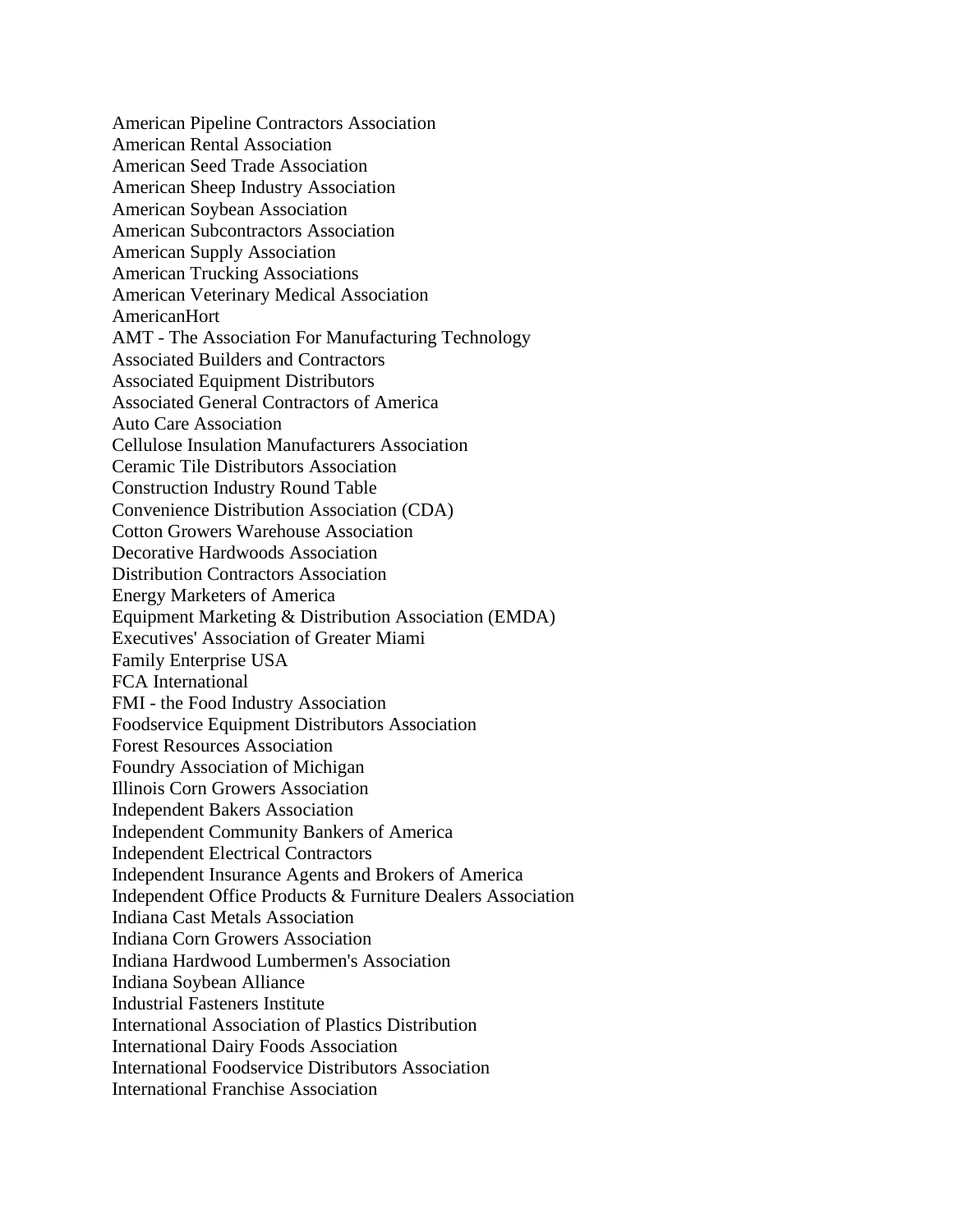International Warehouse Logistics Association Iowa Corn Growers Association Kansas Corn Growers Association Kentucky Corn Growers Association Main Street Employers Coalition Manufactured Housing Institute Maryland Grain Producers Association Material Handling Equipment Distributors Association Metalcasters of Minnesota Metals Service Center Institute Miami Marine Council Minnesota Corn Growers Association Missouri Forest Products Association Mortgage Bankers Association **NACS** National Apartment Association National Association of Electrical Distributors National Association of Home Builders National Association of Manufacturers National Association of Music Merchants National Association of Professional Insurance Agents National Association of Sporting Goods Wholesalers National Association of Wholesaler-Distributors National Association of Women Business Owners National Automobile Dealers Association National Beer Wholesalers Association National Cattlemen's Beef Association National Community Pharmacists Association National Confectioners Association National Corn Growers Association National Cotton Council National Cotton Ginners Association National Council of Agricultural Employers National Electrical Contractors Association National Federation of Independent Business National Grange National Grocers Association National Hardwood Lumber Association National Lumber & Building Material Dealers Association National Marine Distributors Association National Multifamily Housing Council National Office Products Alliance National Peach Council National Pork Producers Council National Ready Mixed Concrete Association National Restaurant Association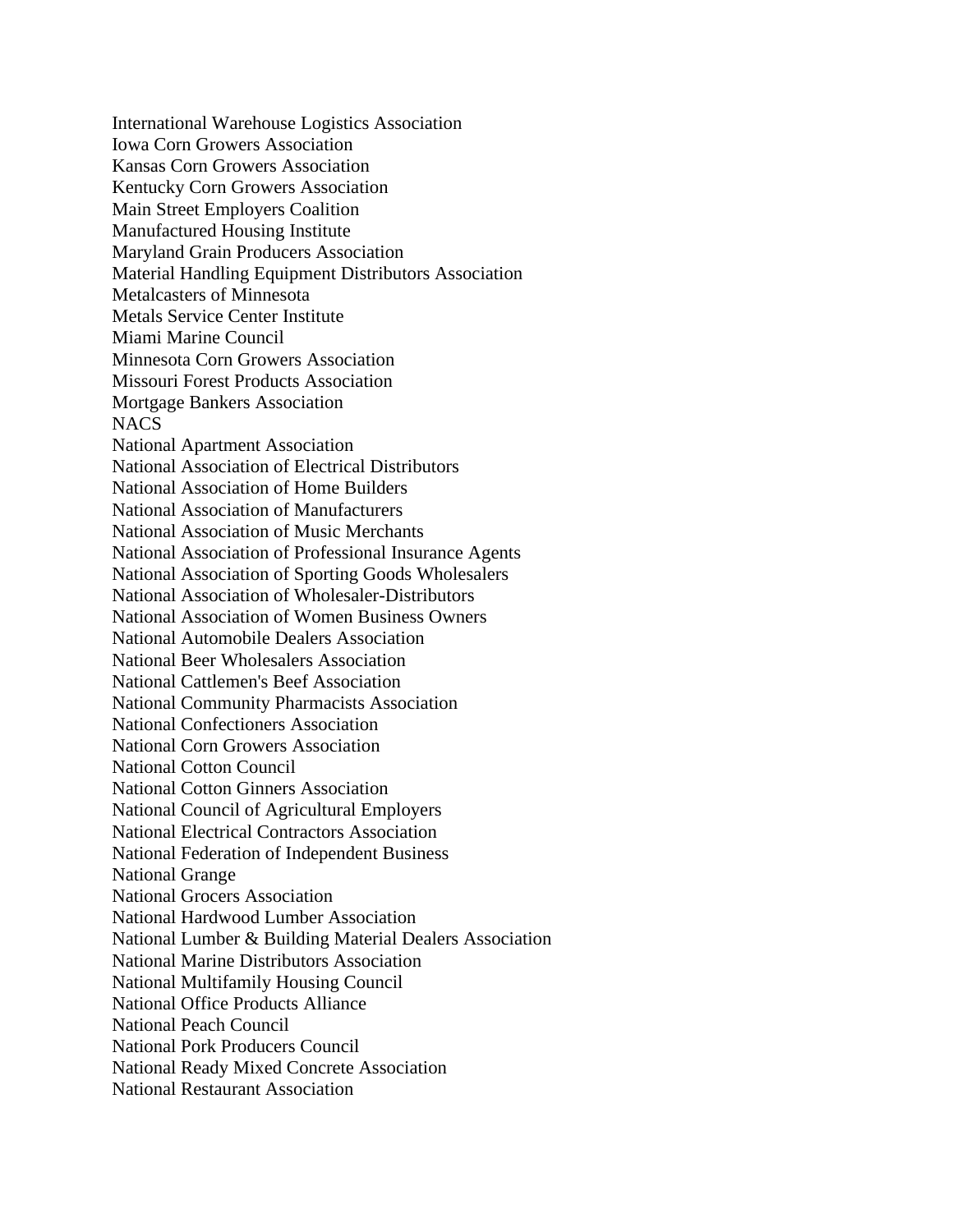National Roofing Contractors Association National RV Dealers Assoc. (RVDA) National Small Business Association National Stone, Sand & Gravel Association National Tooling and Machining Association National Utility Contractors Association National Waste & Recycling Association National Wood Flooring Association National Woodland Owners Association New York Corn & Soybean Growers Association North American Die Casting Association North American Meat Institute North American Renderers Association North Carolina Forestry Association North Dakota Corn Growers Association Office Furniture Dealers Alliance Ohio Cast Metals Association Ohio Corn & Wheat Growers Association Outdoor Power Equipment and Engine Service Association Pennsylvania Forest Products Association Pet Industry Distributors Association Petroleum Equipment Institute (PEI) Plastics Industry Association Plumbing-Heating-Cooling Contractors--National Association Policy and Taxation Group Power and Communication Contractors Association Precision Machined Products Association Precision Metalforming Association PRINTING United Alliance Private Investor Coalition Small Business & Entrepreneurship Council Society of American Florists South Carolina Corn and Soybean Association Southeastern Lumber Manufacturers Association Spray Polyurethane Foam Alliance Subchapter S Bank Association Texas Cast Metals Association The Hardwood Federation The National Grange The Real Estate Roundtable The Transportation Alliance Tile Roofing Industry Alliance Truck Renting and Leasing Association U.S. Chamber of Commerce U.S. Superyacht Association US Sweet Potato Council